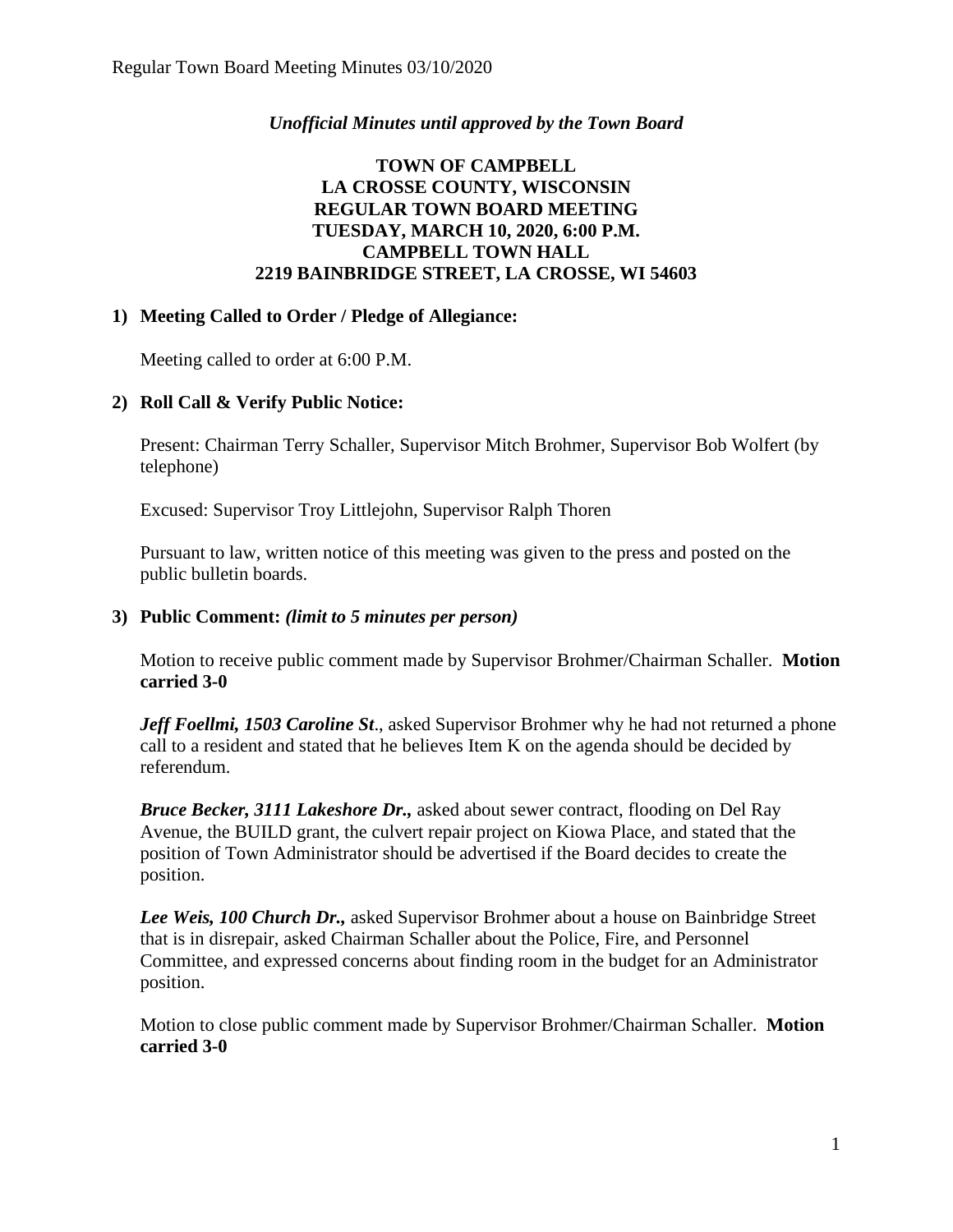- **4) Consent Agenda: (All items listed are considered routine and will be enacted with one motion. There will be no separate discussion of these items unless a Board member so requests, in which case the item will be removed from the Consent Agenda and be considered on the Regular Agenda).**
	- **A) Approval of Minutes:** Regular Board Meeting 02/11/2020
	- **B) Plan Commission Meeting Recommendations:** Ordinance #2020-2 to amend the Code of Ordinances relating to square footage and lot width in the Residential "B" and Residential "C" Districts. **(Recommendation to Approve)**
	- **C) Payment of Bills:**

Motion to approve the Consent Agenda made by Supervisor Wolfert/Supervisor Brohmer. **Motion carried 3-0** 

#### **5) Business:**

**A.** Promotion ceremony for Sergeant Stratman.

### **Not an action item**

**B)** Charlie Handy, La Crosse County Planner, seeking consideration of a letter of support from the Town for the BUILD Grant application.

Chairman Schaller asked how the project would impact Bainbridge St. Mr. Handy stated that he does not believe the road will have to be widened, but it is a possibility. He stated that if they receive the grant, they will be working to improve traffic efficiency through technology. He also addressed questions relating to roundabouts.

Motion by Supervisor Brohmer/Chairman Schaller to open public comment. **Motion carried 3-0.** 

*Bruce Becker, 3111 Lakeshore Dr.,* asked questions regarding roundabouts, bike lanes, and funding for the project. Mr. Handy stated that he does not have any specifics yet, a roundabout is just one design option that will depend on the land acquisition. Bike lanes will be included as part of the County's 'complete streets' plan.

*Todd Hammes, 2640 Bayshore Dr.,* asked about a timeline for the project. Mr. Handy replied that the project design and public comment would begin in 2021, with construction starting in 2022.

*Tony Curtis, 600 Dauphin St.,* asked Mr. Handy is he was looking for the Town's support for the County to seek federal dollars for the project. Mr. Handy replied that was the intent of the letter of support. mp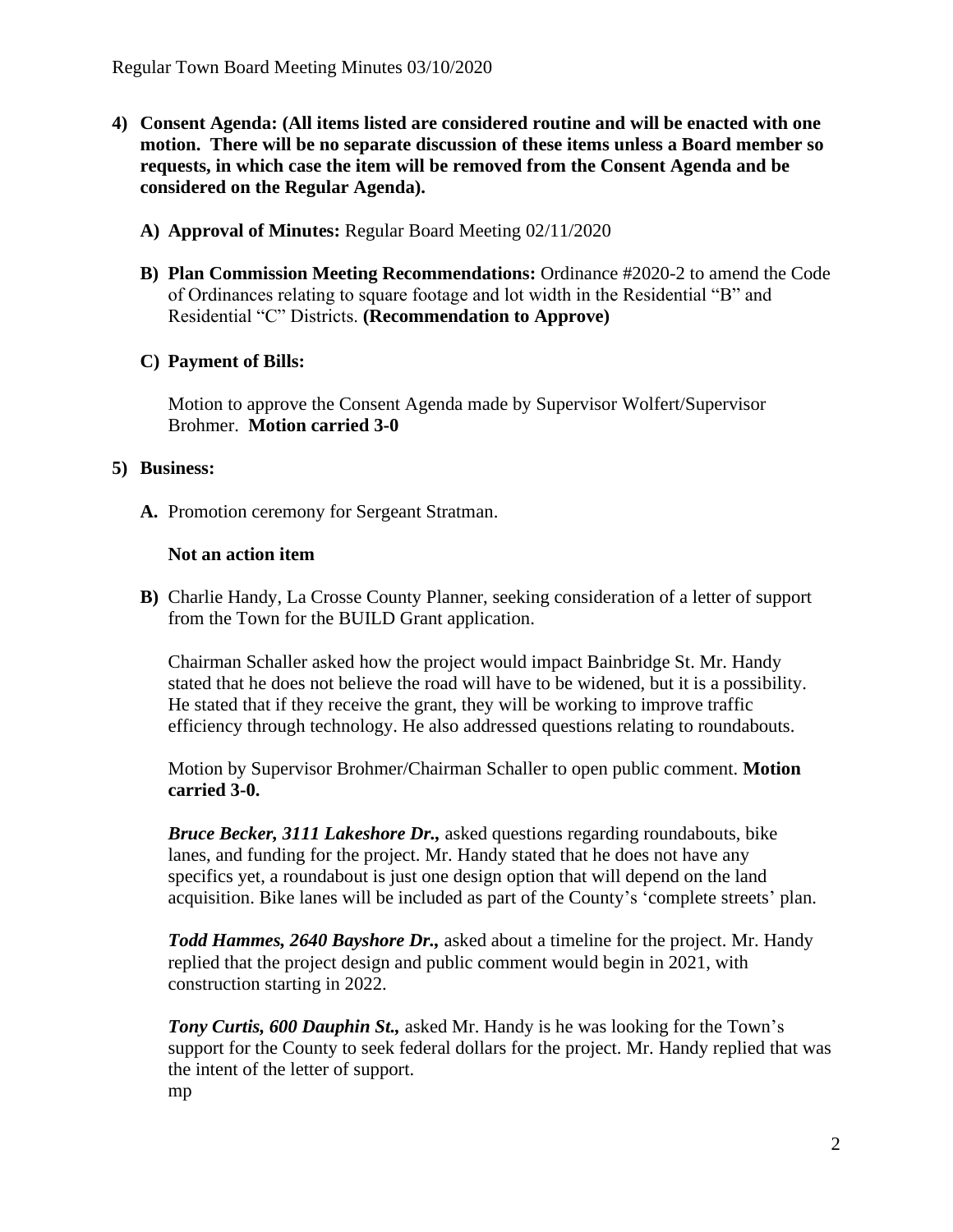*Everett Newburg, 1740 Bainbridge St.,* asked Mr. Handy about widening the road. Mr. Handy stated that it is hard to talk specifics at this point, as the engineering work has not been completed.

*Dennis Richmond, 1731 Bainbridge St.,* asked if the Town is taking the sewer system into consideration when the road reconstruction takes place.

*Theron Slaback, 814 Lori Pl.,* spoke in opposition to any roundabouts being constructed in the Town in the future.

*Lee Weis, 100 Church Dr.,* asked about private utility upgrades during the road reconstruction. Mr. Handy stated that the utility companies are involved in the conversation any time a road is being reconstructed.

Motion to close public comment made by Supervisor Brohmer/Chairman Schaller. **Motion carried 3-0**

Motion to hold this item over to a special Town Board meeting on March 17, 2020 at 5:30 p.m. made by Supervisor Brohmer/Chairman Schaller. **Motion carried 3-0**

**C)** Request for proposals for I.T. audit services, hardware and software updates, and managed service.

Motion to hold this item over to a special Town Board meeting on March 17, 2020 at 5:30 p.m. made by Supervisor Brohmer/Chairman Schaller. **Motion carried 3-0**

**D)** Discussion and possible action regarding purchasing procedures. (Chair)

Motion to hold this item over to a special Town Board meeting on March 17, 2020 at 5:30 p.m. made by Supervisor Brohmer/Chairman Schaller. **Motion carried 3-0**

**E)** Approval of an Operator's License for Allison Sudol-Hillbilly's Bar & Grill. (Clerk)

Motion to approve an Operator's License for Allison Sudol made by Supervisor Brohmer/Chairman Schaller. **Motion carried 3-0**

**F)** Resolution #2020-1 amending the 2020 budget to allow the Fire Department to utilize \$8,743.15 in excess general operation funds from the 2019 budget. (Chair)

Motion to hold this item over to a special Town Board meeting on March 17, 2020 at 5:30 p.m. made by Supervisor Brohmer/Chairman Schaller. **Motion carried 3-0**

**G)** Request from the City of La Crosse for an additional \$40,000 to fund the replacement of a culvert on Kiowa Place. (Thoren)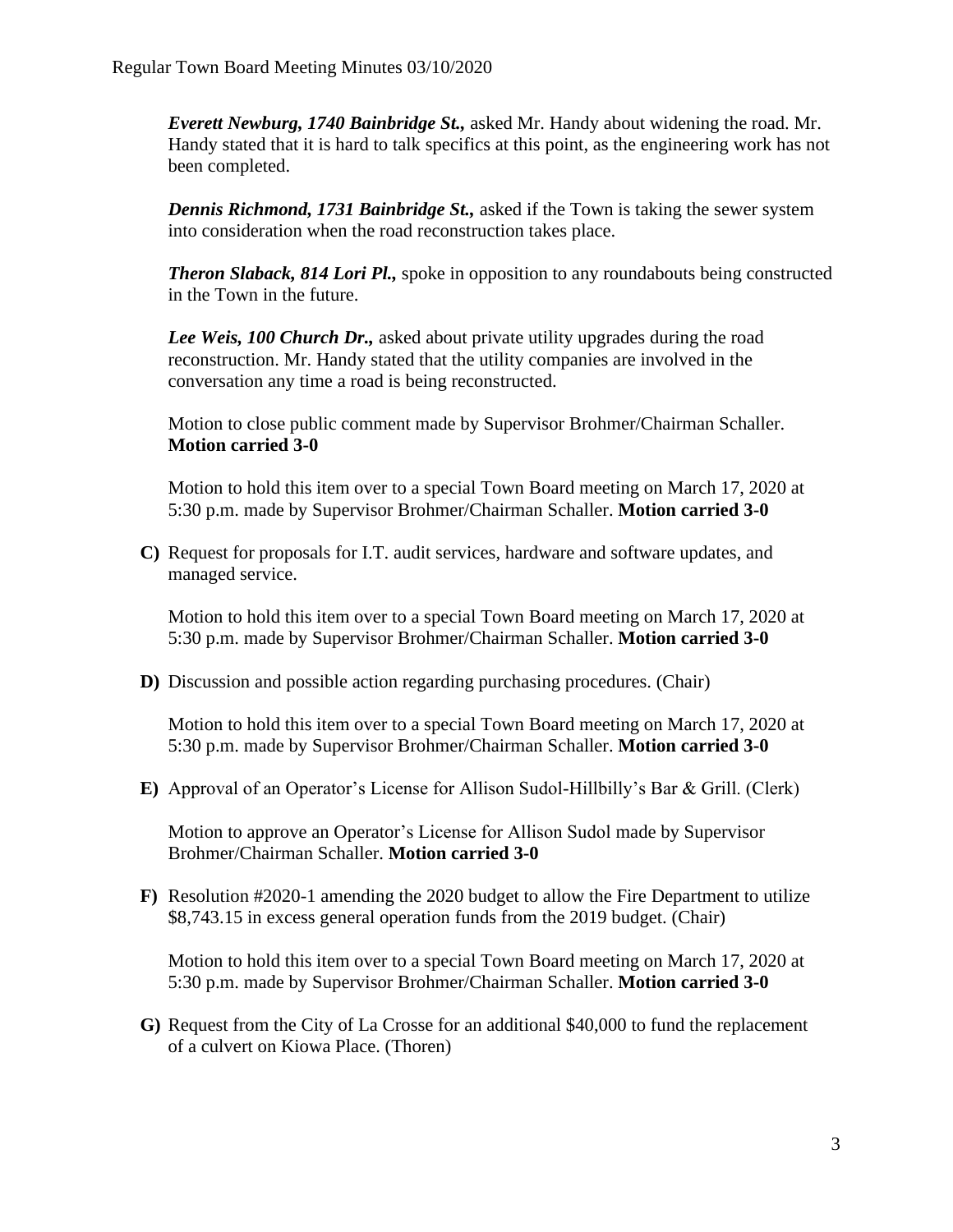Motion to authorize an additional \$40,000 to fund the replacement of a culvert on Kiowa Place made by Supervisor Brohmer/Chairman Schaller. **Motion carried 3-0**

**H)** Discussion and possible action regarding changes to the Town of Campbell Code of Ordinances relating to underage alcohol violations and operating a motor vehicle without a valid operator's license. (Gavrilos)

Chief Gavrilos explained the current procedures for prosecution and presented a bond schedule that would be consistent with the other members of the Coulee Region Joint Municipal Court.

Motion to give Chief Gavrilos the authority to move forward with drafting the ordinance and increasing the fines made by Supervisor Brohmer/Chairman Schaller. **Motion carried 3-0**

**I)** Approval of a Temporary Class "B" Retailer's License for the French Island Lions Club for March 21, 2020 at the Community Center. (Clerk)

Motion to approve a Temporary Class "B" Retailer's License for the French Island Lions Club for March 21, 2020 at the Community Center made by Supervisor Brohmer/Chairman Schaller. **Motion carried 3-0**

**J)** Legislative update from the Towns Association meeting. (Brohmer)

#### **Not an action item**

**K)** Creation of the position of Town Administrator. (Chair)

Motion to hold this item over to a special Town Board meeting on March 17, 2020 at 5:30 p.m. made by Supervisor Brohmer/Chairman Schaller. **Motion carried 3-0**

**6) CLOSED SESSION:** Pursuant to Wisconsin State Statutes 19.85 (1) (e) *"Deliberating or negotiating the purchasing of public properties, the investing of public funds, or conducting other specified public business, whenever competitive or bargaining reasons require a closed session.* AND 19.85 (1) (c) *Considering employment, promotion, compensation or performance evaluation data of any public employee over which the governmental body has jurisdiction or exercises responsibility.*

Motion to convene in Closed Session pursuant to Wisconsin State Statute 19.85 (1)(e) and 19.85 (1) (c) on a roll call vote made by Supervisor Brohmer/Chairman Schaller.

Chairman Schaller – yes, Supervisor Brohmer-yes Supervisor Wolfert - yes. **Motion carried 3 yes – 0 no** 

**(Closed Session 6:52 p.m.)**